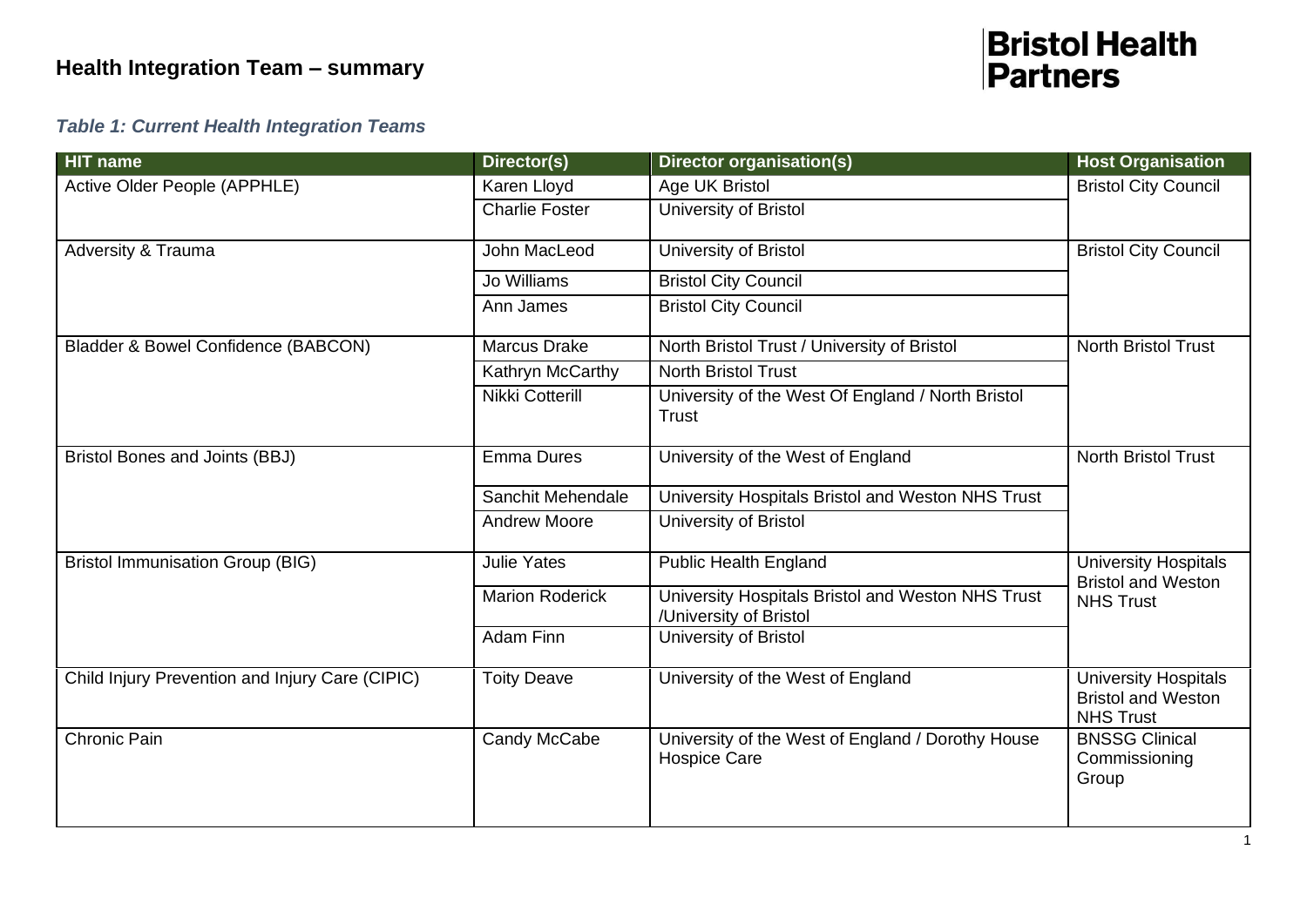| Dementia                                                                         | <b>Gary Christopher</b> | University of the West of England                                                      | <b>North Bristol Trust</b>                                             |  |
|----------------------------------------------------------------------------------|-------------------------|----------------------------------------------------------------------------------------|------------------------------------------------------------------------|--|
|                                                                                  | <b>Isobel Jones</b>     | Alive (VCSE)                                                                           |                                                                        |  |
|                                                                                  | <b>Rachel Holland</b>   | <b>Dementia Wellbeing Service</b>                                                      |                                                                        |  |
| Drug and Alcohol                                                                 | Jo Kesten               | University of Bristol                                                                  | <b>Bristol City Council</b>                                            |  |
|                                                                                  | Leonie Roberts          | <b>Bristol City Council</b>                                                            |                                                                        |  |
| <b>Eating Disorders</b>                                                          | <b>Katie Wild</b>       | Public contributor                                                                     | Avon and Wiltshire                                                     |  |
|                                                                                  | Sanni Norweg            | Avon & Wiltshire Mental Health Partnership NHS<br>Trust                                | <b>Mental Health</b><br>Partnership NHS                                |  |
|                                                                                  | <b>Helen Malson</b>     | University of the West of England                                                      | Trust                                                                  |  |
| Improving Care in Self Harm (STITCH)                                             | <b>Becky Mars</b>       | University of Bristol                                                                  | <b>University Hospitals</b><br><b>Bristol and Weston</b>               |  |
|                                                                                  | Sandra Walker           | Independent                                                                            | <b>NHS Trust/University</b>                                            |  |
|                                                                                  | Lucy Biddle             | University of Bristol                                                                  | of Bristol                                                             |  |
| Improving Perinatal Mental Health (IMPROVE)                                      | Ruth Jackson            | Bluebell (vol sector)                                                                  | Avon and Wiltshire<br><b>Mental Health</b>                             |  |
|                                                                                  | Jonathan Evans          | University of Bristol / Avon & Wiltshire Mental Health<br><b>Partnership NHS Trust</b> | Partnership NHS<br>Trust                                               |  |
| <b>Kidney Disease</b>                                                            | Dominic Taylor          | <b>North Bristol Trust</b>                                                             | <b>North Bristol Trust</b>                                             |  |
|                                                                                  | Pippa Bailey            | North Bristol Trust / University of Bristol                                            |                                                                        |  |
| Parkinson's and Other Movement Disorders (MOVE)                                  | Alan Whone              | North Bristol Trust / University of Bristol                                            | <b>North Bristol Trust</b>                                             |  |
|                                                                                  | Lucy Mooney             | <b>North Bristol Trust</b>                                                             |                                                                        |  |
| Psychological therapies in primary care:<br>improvement and innovation (InPsyTe) | <b>Rick Cooper</b>      | <b>VitaMinds</b>                                                                       | Avon and Wiltshire<br><b>Mental Health</b><br>Partnership NHS<br>Trust |  |
|                                                                                  | David Kessler           | Avon and Wiltshire Mental Health Partnership NHS<br>Trust / University of Bristol      |                                                                        |  |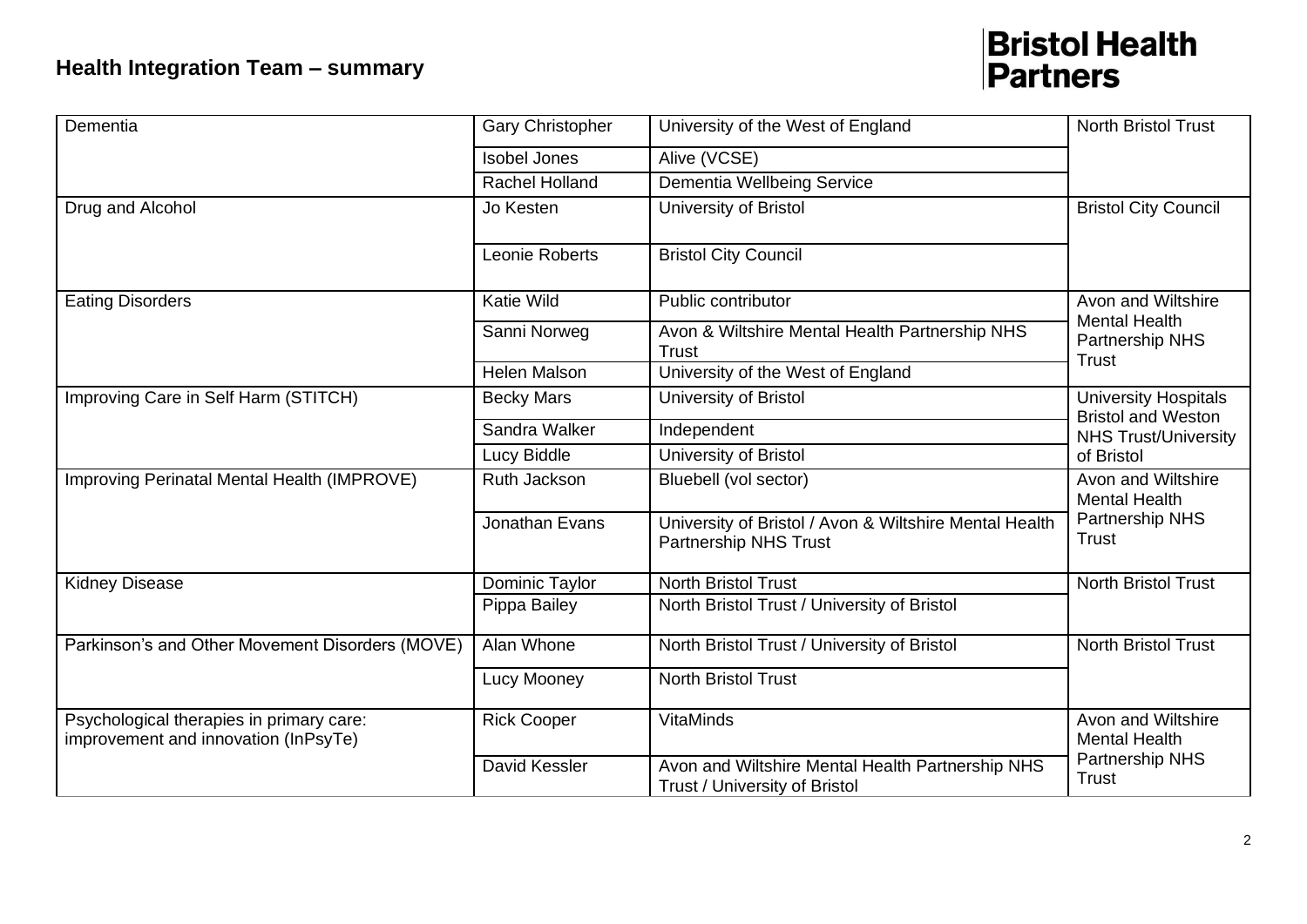| Psychosis                                                                | James Robinson         | Public contributor / Avon and Wiltshire Mental Health<br><b>Partnership NHS Trust</b> | Avon and Wiltshire<br><b>Mental Health</b> |  |
|--------------------------------------------------------------------------|------------------------|---------------------------------------------------------------------------------------|--------------------------------------------|--|
|                                                                          | <b>Simon Downer</b>    | Avon and Wiltshire Mental Health Partnership NHS<br>Trust                             | Partnership NHS<br>Trust                   |  |
|                                                                          | Sarah Sullivan         | University of Bristol                                                                 |                                            |  |
| Sexual Health Improvement Programme (SHIP)                               | Emma Harding-Esch      | London School Hygiene and Tropical Medicine<br><b>Bristol City Council</b>            |                                            |  |
|                                                                          | Jeremy Horwood         | University of Bristol                                                                 |                                            |  |
|                                                                          | Paddy Horner           | University of Bristol / Unity                                                         |                                            |  |
|                                                                          | Jo Copping             | <b>Bristol City Council</b>                                                           |                                            |  |
| <b>Stroke</b>                                                            | <b>Phil Simons</b>     | <b>BNSSG Clinical Commissioning Group</b>                                             | <b>North Bristol Trust</b>                 |  |
|                                                                          | Sara Blackmore         | S Glos Council                                                                        |                                            |  |
|                                                                          | <b>Phil Clatworthy</b> | <b>North Bristol Trust</b>                                                            |                                            |  |
| Supporting Healthier and Inclusive Neighbourhood<br>Environments (SHINE) | Sally Hogg             | <b>Bristol City Council</b>                                                           | <b>Bristol City Council</b>                |  |
|                                                                          | Suzanne Audrey         | University of Bristol                                                                 |                                            |  |
|                                                                          | <b>Adrian Davis</b>    | Independent                                                                           |                                            |  |

#### *Table 2: Potential new Health Integration Teams*

| <b>Proposed HIT name</b> | <b>Stage</b>                                                                                         | <b>Proposed Director(s)</b> | <b>Proposed Director</b>                                                                    |
|--------------------------|------------------------------------------------------------------------------------------------------|-----------------------------|---------------------------------------------------------------------------------------------|
|                          |                                                                                                      |                             | organisation(s)                                                                             |
| <b>Healthy Weight</b>    | Eol approved, full application expected September<br>2021.                                           | James Nobles                | University of Bristol                                                                       |
|                          |                                                                                                      | Karen Coulman               | North Bristol Trust / University of                                                         |
|                          |                                                                                                      |                             | <b>Bristol</b>                                                                              |
|                          |                                                                                                      | Julian Hamilton-Shield      | University of Bristol                                                                       |
|                          |                                                                                                      | <b>Justine Womack</b>       | <b>Public Health England</b>                                                                |
| Autism                   | Eol approved, full application invited. HIT Directors  <br>do not have capacity to pursue at present | Dheeraj Rai                 | University of Bristol / Avon and<br>Wiltshire Mental Health Partnership<br><b>NHS Trust</b> |